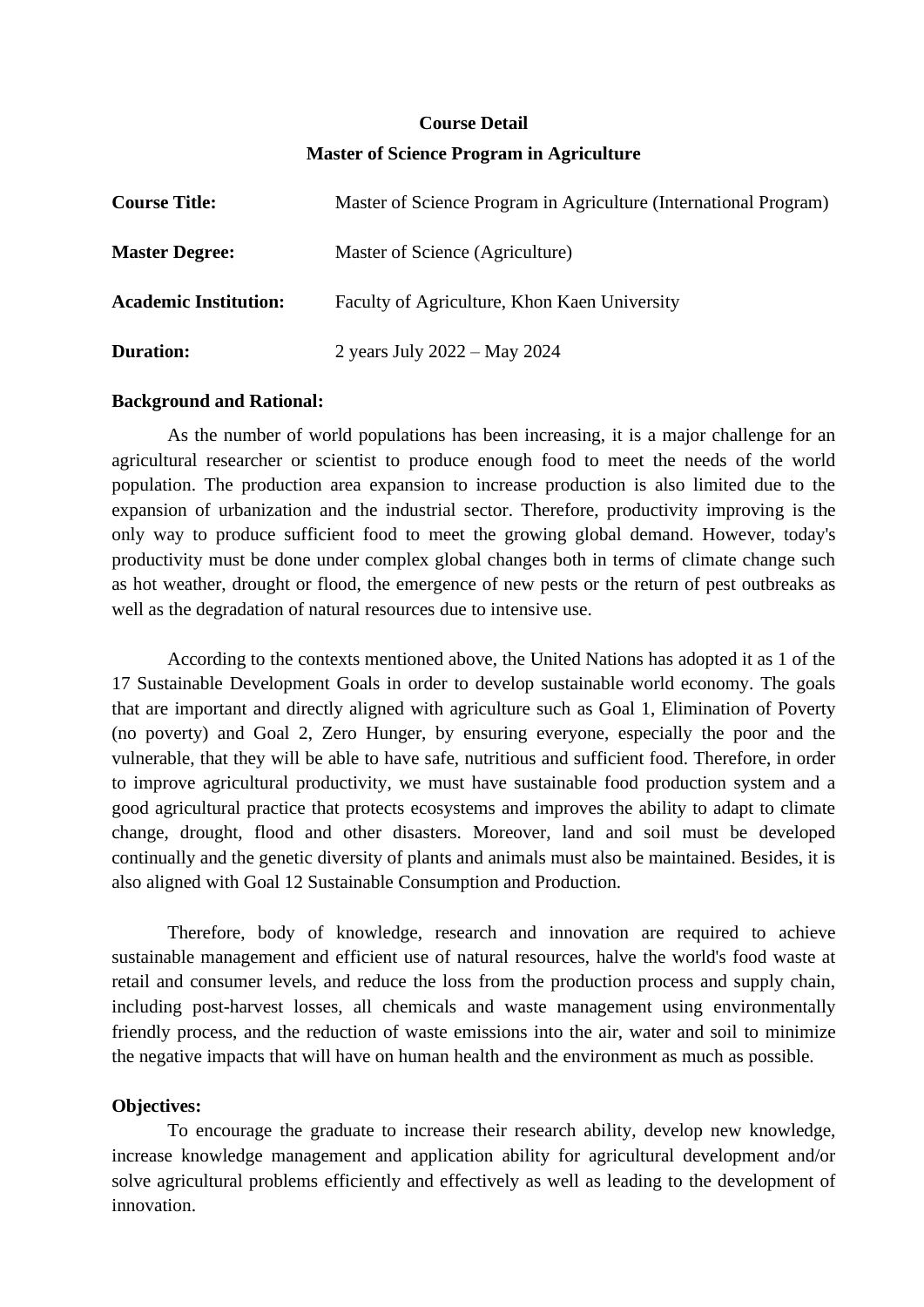## **Course Synopsis and Methodology:**

Master of Science Program in Agriculture (International Program) (Curriculum revised in 2018) focuses on Research Based Learning (RBL) in order to encourage the graduate to increase their research ability, develop new knowledge, increase knowledge management and application ability for agricultural development and/or solve agricultural problems efficiently and effectively as well as leading to the development of innovation.

# **1. Study plan**

|                         | <b>Number of Credit</b> |                               |  |
|-------------------------|-------------------------|-------------------------------|--|
| <b>Course Structure</b> |                         | Plan A Type 1   Plan A Type 2 |  |
| 1. Required Courses     | 5 (non-credit)          |                               |  |
| 2. Elective Courses     |                         | 15                            |  |
| 3. Thesis               | 38                      | 18                            |  |
| <b>Total Credit</b>     | 38                      |                               |  |

#### **Study Plan**

| 1 <sup>st</sup> semester |                                           | <b>Credit</b>        |                      |
|--------------------------|-------------------------------------------|----------------------|----------------------|
|                          |                                           | <b>Plan A Type 1</b> | <b>Plan A Type 2</b> |
| AG 207 001               | <b>Statistical Methods in Agriculture</b> | $3(2-3-5)$           | $3(2-3-5)$           |
|                          |                                           | (non-credit)         |                      |
| AG 207 891               | Seminar in Agriculture I                  | $1(1-0-2)$           | $1(1-0-2)$           |
|                          |                                           | (non-credit)         |                      |
| AG 207 898               | Thesis                                    |                      |                      |
| XXX XXX                  | <b>Elective Course</b>                    |                      | h                    |
|                          | <b>Semester credits</b>                   | 13                   | 10                   |
|                          | <b>Cumulative credits</b>                 |                      | 10                   |

**Thesis activities: Plan A Type 1; Thesis proposal examination Plan A Type 2; Thesis proposal preparation**

| pi cpai ativii            |                              |                      |
|---------------------------|------------------------------|----------------------|
|                           | <b>Credit</b>                |                      |
|                           | Plan A Type 1                | <b>Plan A Type 2</b> |
| Thesis                    | 10                           |                      |
| Thesis                    |                              |                      |
| <b>Elective Course</b>    |                              |                      |
|                           |                              |                      |
| <b>Semester credits</b>   | 10                           |                      |
| <b>Cumulative credits</b> | 19                           | 22                   |
| AG 207 899                | $2nd$ semester<br>AG 207 898 |                      |

**Thesis activities: Plan A Type 1; carrying out research**

| $\overline{3}^{\text{rd}}$ semester |                           |                      | <b>Credit</b>        |  |
|-------------------------------------|---------------------------|----------------------|----------------------|--|
|                                     |                           | <b>Plan A Type 1</b> | <b>Plan A Type 2</b> |  |
| AG 207 892                          | Seminar in Agriculture II | $1(1-0-2)$           | $1(1-0-2)$           |  |
|                                     |                           | (non-credit)         |                      |  |
| AG 207 898                          | Thesis                    |                      |                      |  |
| AG 207 899                          | Thesis                    |                      |                      |  |
| <b>XXX XXX</b>                      | <b>Elective Course</b>    |                      |                      |  |
|                                     | <b>Semester credits</b>   | 10                   | 10                   |  |
|                                     | <b>Cumulative credits</b> | 29                   |                      |  |

**Thesis activities: Plan A Type 1; carrying out research and writing manuscript Plan A Type 2; carrying out research**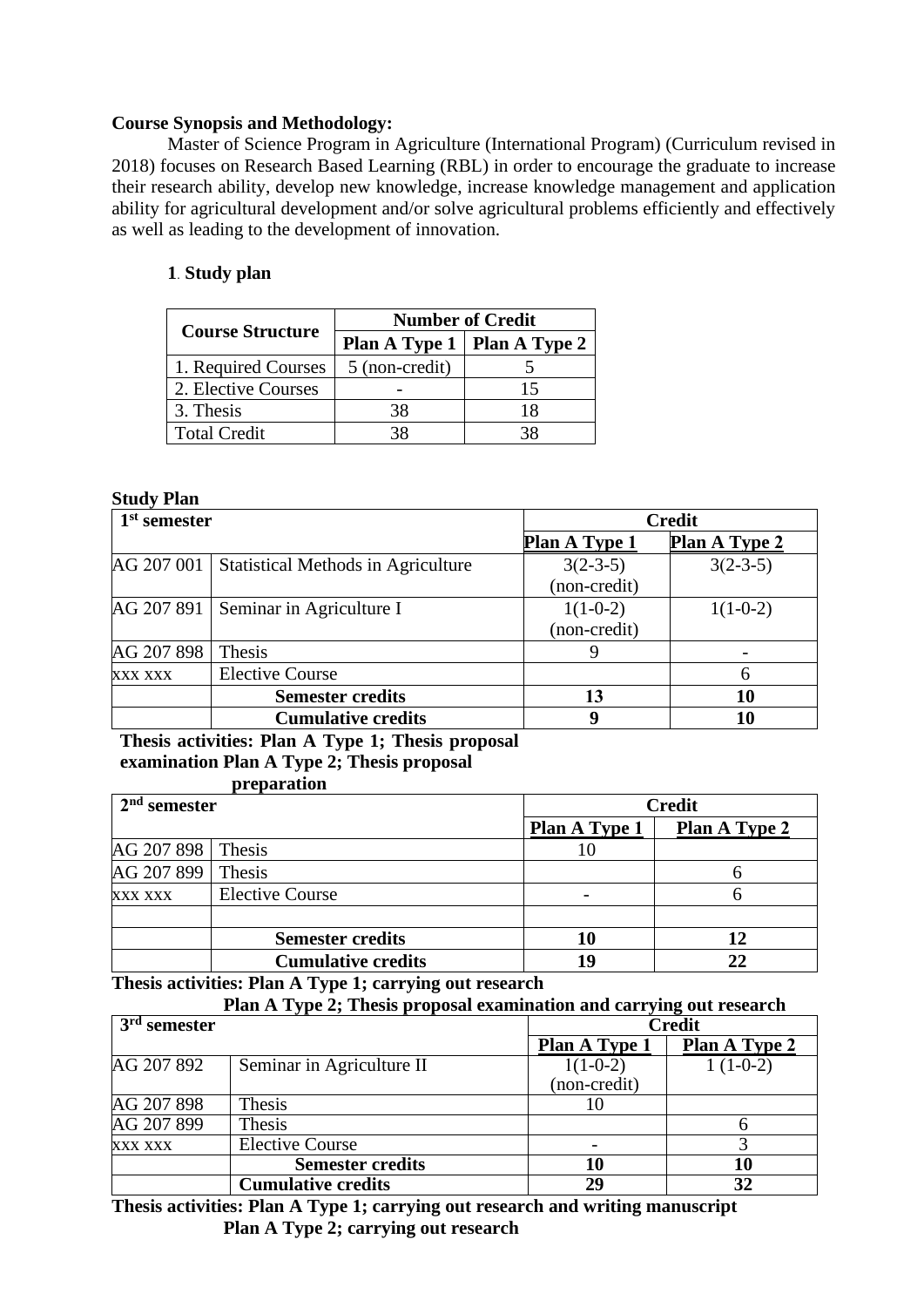| $4th$ semester      |                           | <b>Credit</b>        |                      |
|---------------------|---------------------------|----------------------|----------------------|
|                     |                           | <b>Plan A Type 1</b> | <b>Plan A Type 2</b> |
| AG 207 898   Thesis |                           |                      |                      |
| AG 207 899 Thesis   |                           | $\blacksquare$       |                      |
|                     | <b>Semester credits</b>   |                      |                      |
|                     | <b>Cumulative credits</b> | 38                   |                      |

**Thesis activities: Plan A Type 1; Writing manuscript and Thesis defense examination Plan A Type 2; Writing manuscript and Thesis defense examination**

# **2. Course Content**

# **Required Courses**

**AG 2 07 0 0 1 Statistical Methods in Agriculture** Research protocol and techniques in Agriculture and related disciplines, basic statistical analysis, experimental designs, regression analysis, correlation, nonparametric statistics, and computer application in agricultural research

**AG 207 891 Seminar in Agriculture I** Literature review on topics relating to agriculture, scientific report writing, presentation, discussion and conclusion of seminar

**AG 207 892 Seminar in Agriculture II** Writing research article, thesis, and presenting of the progress of the thesis work

# **Elective Courses**

**AG 207 101 Biological Control of Insect Pests** Principles of biological control of insect pests, organisms as natural enemies, and use of natural enemies in biological control, conservation and augmentation of natural enemy, application of biological control with other control strategies

**AG 20 7 1 0 2 Biological Control of Plant Diseases** Basic knowledge in plant pathology, principle for plant disease management and strategies for biological control of plant diseases in major economic crops, species of antagonistic and plant growth enhancement microbes, screening for high potential antagonistic microbes, research and development for biological control commercial products, using antagonistic microbes in various cropping systems, mass production of antagonistic fungi and bacteria for self-sufficiency, bio-safety concerning used of beneficial microbes including antagonistic, growth enhancer microbes

**AG 20 7 1 0 3 Organic Agriculture** Principles, concepts, and techniques of organic agriculture including organic crop production covering soil, fertilizer and water management, cultural practices, pest control, harvest and postharvest handling, marketing of organic products, analysis of agricultural inputs in organic production system, principle and standard of organic animal, organic animal production such as beef cattle, dairy, pig and poultry, and organic bee keeping, and other animals, animal welfare, processing and marketing, policy, regulations and organic certification schemes and case study

**AG 20 7 1 0 4 Ecosystem Management in Organic Agriculture** Components of organic agricultural ecosystem, relationships between the components, energy flow and material cycle, management of factors related to sustainable organic agriculture and case study

**AG 207 201 Fish Breeding and Production Planning** Introduction, brood stock management, fish breeding methods, natural fish breeding, semi-natural fish breeding, hormonal induced fish breeding, examples of three breeding methods, equipment of fish breeding, egg incubating, fish embryo development, nursing methods, hatchery designs, production planning of fish fry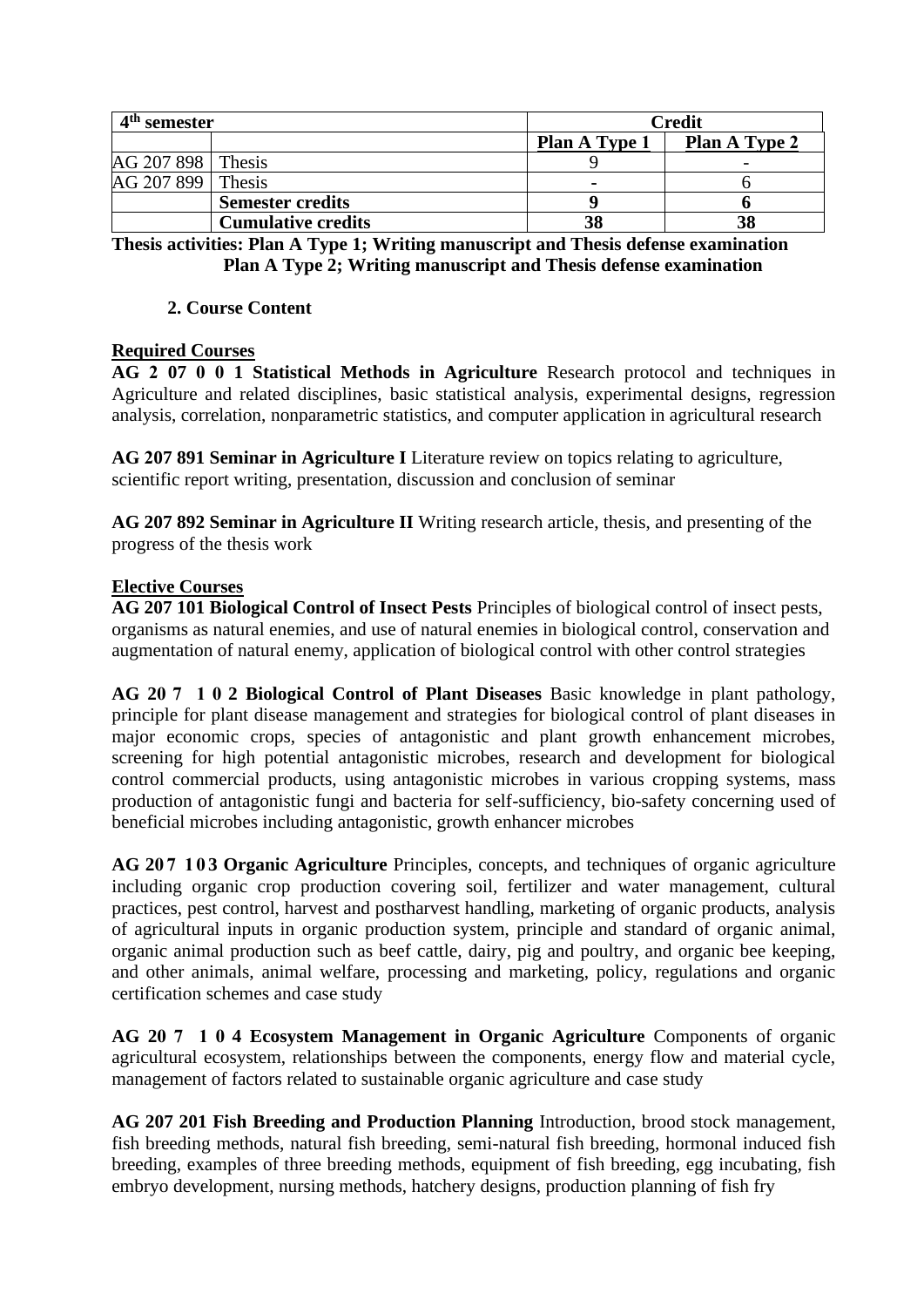**AG 207 202 Sustainable Aquaculture** Introduction, aquaculture in various models, feed and adjustment to utilize local resources, effect of climate change and adaptation of environmentally friendly aquaculture practices, farm standard, quantity and quality of products, production planning, marketing and sustainable aquaculture management for strengthening community

**AG 207 203 Fish Diseases and Diagnosis** History on fish diseases; factors involving disease outbreak, economic impact of diseases pathogenic diseases, non-pathogenic diseases, global climate change and disease outbreak, disease diagnosis in aquatic animals, analysis and assessment on fish disease outbreak

**AG 207 204 Fish Disease Control and Health Management** Treatment methods for fish diseases, chemicals and chemotherapy, antibiotics and application methods, protocols on fish health management, immune modulation, utilization of herbal medicine for disease outbreak prevention and treatment

**AG 207 205 Fish Nutrition** Feed and nutrients for fish, nutrient uptake and metabolism of feed, determination of nutrient requirement of fish, problem related to nutrient, effect of global climate change on feed utilization and metabolism of fish, biotechnologies for fish feed development

**AG 207 206 Fish Feed and Alternatives** Situation of world fish feed production, factors related to fish feed production, nutrient in feed materials, alternative feed materials, limitations of feed material and alternative feed material, formulation and production of fish feed suitable for fish stages, biotechnologies for development of feed and minimizing problems related to feed nutrition and feed production, determination of fish feed requirement, utilization of local resources for feed production, fish feed production by local community

**AG 207 207 Post-harvest Technology for Aquatic Animal** Groups of commercial aquaculture, nutritive values of aquatic animals, deterioration of aquatic animals, preparation of aquatic animals before being transported and used for production of fresh aquatic animal, transporting live aquatic with water and without water, production and preservation of fresh aquatic animal, and utilization of local resources for increasing survival of live- aquatic animal, using local resources for preserving fresh aquatic animal

**AG 207 208 Preservation and Value-addition Technology for Aquatic Animal** Value-adding process and its principles such as salting, drying, chilling and freezing, irradiation, smoking, fermentation, canning and chemical preservation, packaging for fish product, selection of suitable preservation and value-addition technology for community, hygiene in processing aquatic animal, using local resources for processing aquatic animal

**AG 207 301 Sustainable Agricultural and Rural Development** Concepts relating to sustainable agricultural and rural development (SARD), its situation and dynamics leading to current important development issues such as population, climate, technology, pollution, goals and activities of world organizations influencing sustainable agricultural, rural development and policy, cases reflecting sustainable agricultural and rural development, evolution of technology and innovation for sustainable agricultural and rural development, green development, corporate social responsibility and relating issues for agricultural and rural development, application of biotechnology for propagations, resistance and tolerance to biotic and abiotic constraints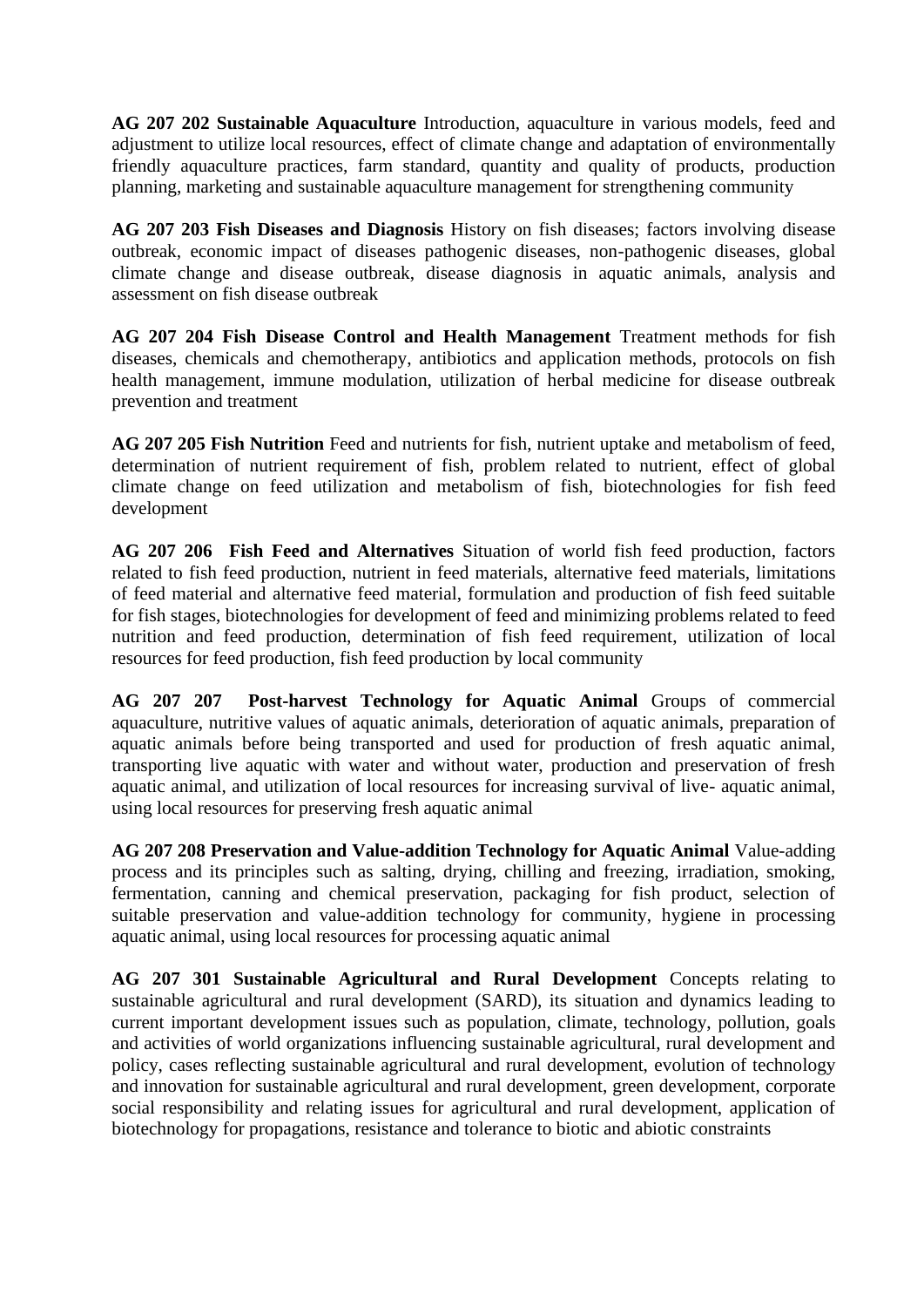**AG 207 302 Analysis of Agro-ecosystems, Resource Systems and Community Systems**  System theories, area-based research and development, methods of agro-ecosystem analysis, Rapid Rural Appraisal (RRA), conceptual framework building, source of data, methods of data collection, Participatory Rural Appraisal (PRA), data management and analysis, descriptive statistics, indicator analysis, marginal analysis and sensitivity analysis and synthesis of the findings

**AG 207 303 Development of Project Planning and Management** Concepts and process of project planning, development and management covering from need assessment, project planning and development, project management, project monitoring, project adjustment, project evaluation, design and implement alternative development project, program evaluation and data analysis, interpretation and presentation, tools, field testing for tools and evaluation methods

**AG 207 304 Agricultural Systems under the Changing Environments** Global change and its dynamics, agricultural systems under social and economic changes, technological changes, changing marketing systems, climate change, natural resources degradation, changes in labor in agriculture, aging society, health problems of the population, adaption of agriculture, adaptive agricultural systems of crop production, livestock production and aquaculture, smallholder adaptation, innovation process under changes, sustainable adaptive approaches

**AG 207 305 Agricultural and Rural Sociology** Background of rural sociology, structures of rural societies, differences between urban and rural societies, changes of rural societies, factors influencing changes of rural societies such as population, urbanization, technology, impacts of changes of rural societies on agriculture, social capitals and rural development, case studies

**AG 207 306 Sustainable Crop Production** Concepts and importance of cropping systems, cropping patterns and related production conditions, plant interactions and competition in multiple cropping, water and nutrients management approaches to increase water and nutrient use efficiency in sustainable crop production system, principles and environmental friendly methods of integrated plant pest management, maintaining soil fertility and crop production, indigenous knowledge and varietal conservation, indigenous knowledge and its limitations

**AG 207 307 Communication in Agrarian Development** Introduction to verbal and nonverbal aspects of communication, concept of culture and cultural values, landscape, rural and urban culture, economic and legal context, cultural and spiritual context, cultural heritage, aesthetics and quality of life, alternative communities and re-ruralization, case studies

**AG 207 401 Introduction to Precision Agriculture** Scope and overview of the agricultural technologies and their applications, record keeping, software, analysis and decision making, implementation

**AG 207 402 Introduction to Agricultural GIS** Fundamental processes of Geographic Information Systems (GIS), data base management, spatial analysis, mapping software

**AG 207 403 Global Positioning System and Remote Sensing** Fundamental of Global Positioning System (GPS), application in agriculture, general technical aspects of the GPS satellites such as mapping, navigation, introduction to remote sensing

**AG207 404 Precision Farming Hardware** Scope and overview of the agricultural technologies and their applications, record keeping, software, analysis and decision making, implementation, solar operated precision spraying and water irrigation, soil moisture sensing and automatic irrigating control, drone assisted in agriculture and robotic equipment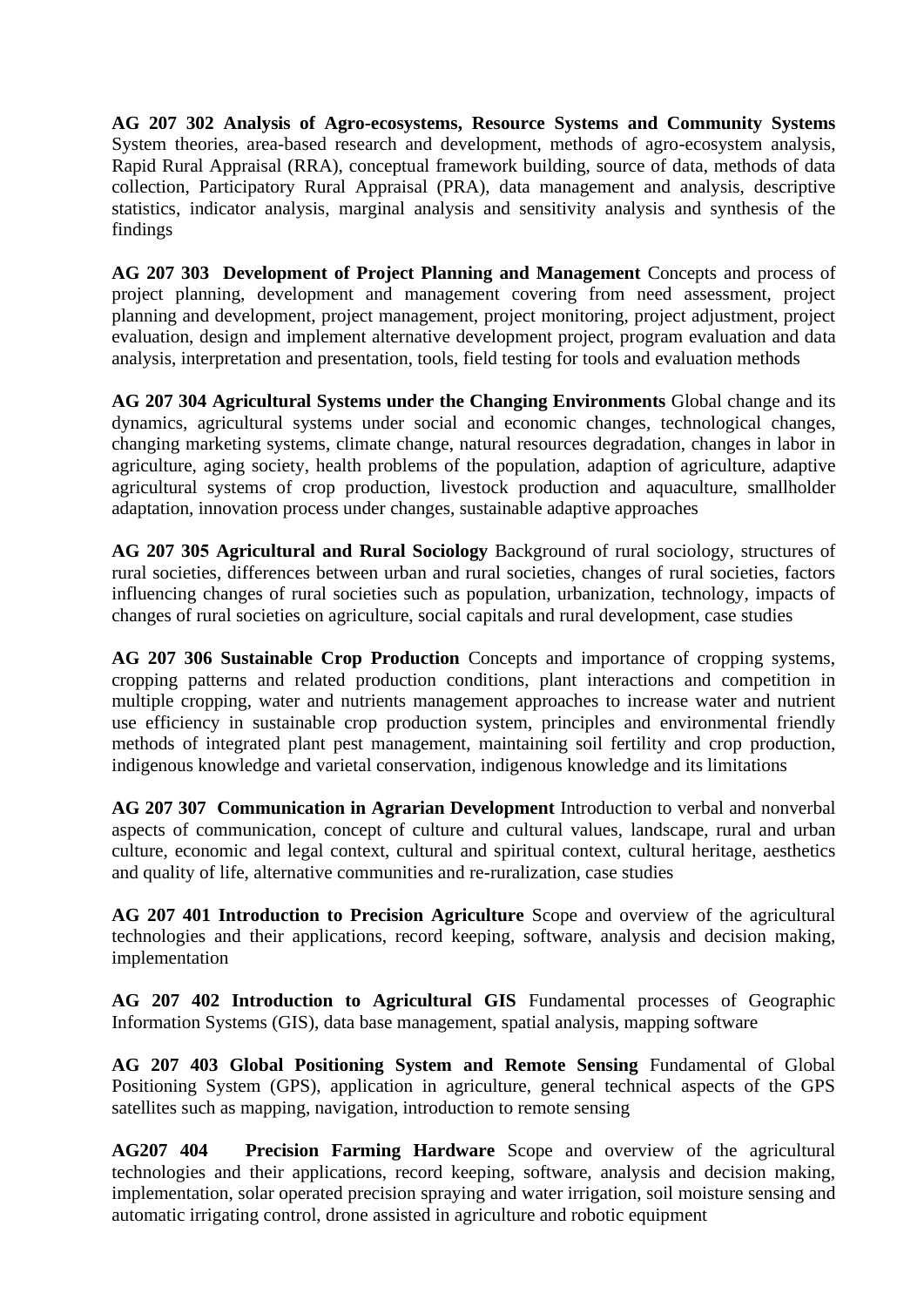**AG207 405 Soil, Water, Nutrient and Yield Variability** Soil formation and catena, soil mapping, utilization of maps of different scales and details, investigation of field-scale spatial variability of soil properties and water availability, precision land management, irrigation and drainage, agricultural zoning, nutrient-specific crops, yield map interpretation, yield stability, crop quality sensor, variable rate technology (VRT)

**AG 207 501 Essentials in Molecular Biology** Comparative cell structure and function, central dogma in genetics, prokaryotic and eukaryotic DNA replications, RNA synthesis and regulation, protein synthesis and regulation, protein sorting, molecular biology applications in agriculture

**AG 207 502 Agricultural Biotechnology** Applications of biotechnology in agro-industry, horticulture, plant protection, livestock and aquatic animals and future food, ethics in genetically modified organisms (GMOs) and agricultural biotechnology

**AG 207 503 Applied Plant Breeding** Introduction to plant breeding, breeding program in selfpollinated and cross-pollinated plants, rice breeding technique for commercial and for community, breeding technique for industrial crops and horticultural crops, future trends in plant breeding

**AG 207 504 Applied Animal Breeding** Introduction to animal breeding, animal selection, mating system, breeding program in domestic animals, breeding techniques for native animals, beef and dairy cattle, poultry and swine, future trends in animal breeding

**AG 207 505 Population Structure and Quantitative Genetics** Genotypic and gene frequencies in population, factors affecting gene frequencies, genetic structure and subdivision, genetic clustering and classification, genetic variations and causal components, heritability, genetic resemblance, inbreeding depression and heterosis, genetic x environment interaction

**AG 207 506 Gene Mapping** Principle and application of gene mapping, basic linkage analysis, gene mapping function, genetic markers in animal and plant breeding, genetic mapping, physical mapping, quantitative trait locus (QTL) and expression quantitative trait loci (eQTLs), mapping, genome-wide association study (GWAS)

**AG 207 507 Fundamental of OMICS** Evolution of omics in agriculture, microbial, plant and animal genomics, basic of transcriptomics, proteomics and metabolomics in agriculture, current and future applications

**AG 207 508 Agriculture Bioinformatics** Single sequence analysis, multiple sequence comparisons, RNA and protein sequence analysis, phylogenetics and comparative genomics, applications of genome and proteome sequences, microarray, system biology

**AG 207 509 Animal Cell Biotechnology** Equipment and tools for animal cell culture, somatic cell culture, embryonic cell culture, Oocyte culture and fertilization, IVF (In-vitro Fertilization), cryopreservation, animal gene transfer

**AG 207 510 Plant Cell Biotechnology** Equipment and tools for plant cell culture, plant tissue culture, nuclear culture, embryo rescue, plant gene transfer, current topics in plant cell biotechnology

**AG 207 601 Soil Resources and Sustainable Agriculture** Role of soil in the environment its importance as a natural resource in agricultural and environment, fundamental of soil science such as soil composition, soil formation, soil physical, chemical and biological characteristics, land resource degradation and management approaches on soil pollution and their effects on soil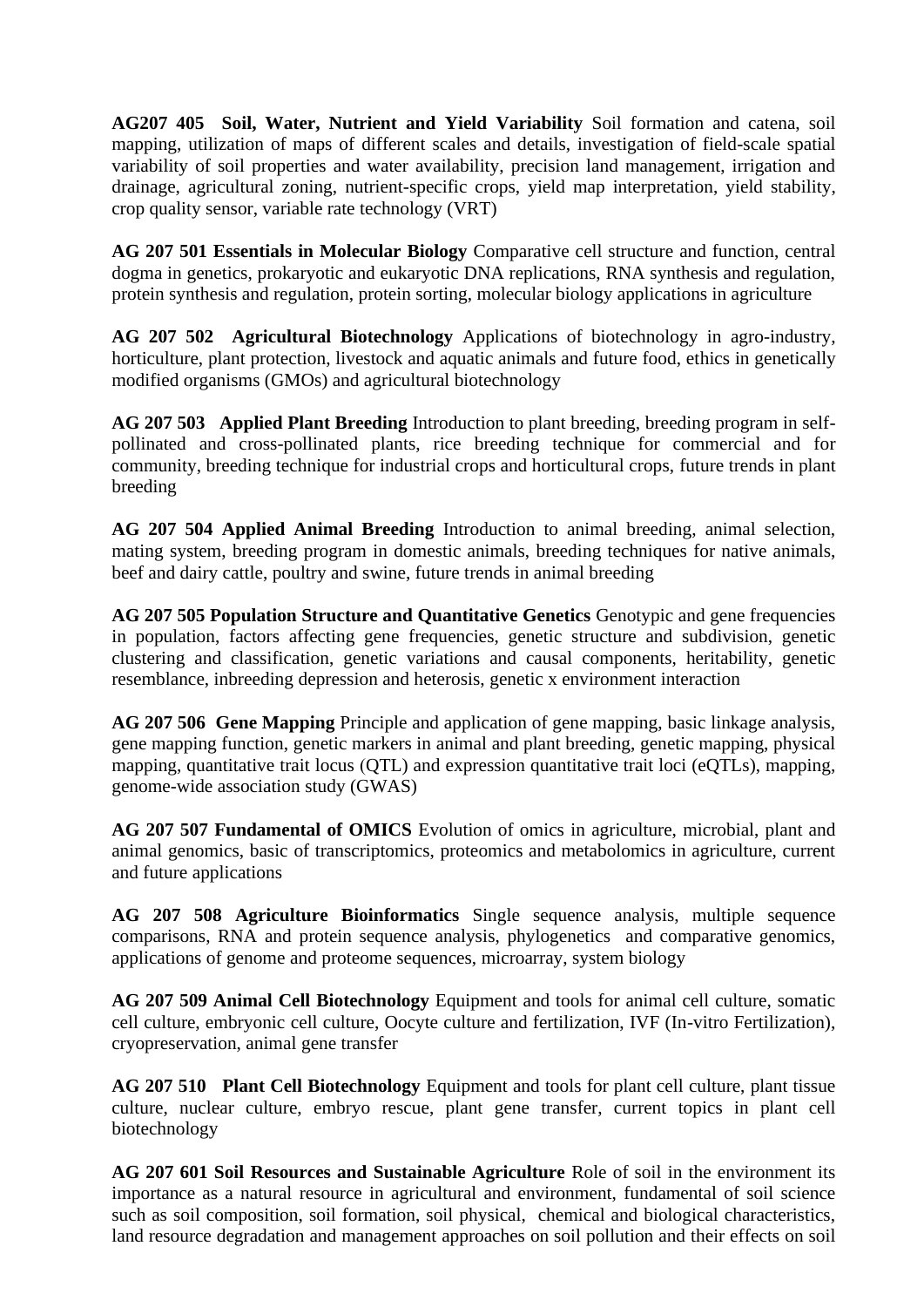due to mismanagement, role of soil in maintaining environmental integrity; forest and sustainable agriculture, soil, water and environment relationship, sustaining soil resources

**AG 127 712 Soil Water and Plant Relationships** Principle of plant physiology, important plant organ, water movement from soil to root, stem and leaves, transpiration to atmosphere, irrigation water management for crops water requirement, plant response to water deficit, interaction models of soil-water and plant relationship

**AG 127 763 Ecological Risk Assessment and Remediation of Contaminated Land**  Awareness of the risks posed by contaminants in contaminated land, monitoring, ecological evaluations and risk assessment, biomonitoring in aquatic and terrestrial ecosystem, bio indicator, solution and appropriated techniques in remediation and restoration of contaminated land

**AG 127 765 Water Security and Climate Change** Definitions of water security and climate change, hydrological process, water demand and supply in socio-economic and environmental activities in watershed, water resource policy, cooperation or conflict of water uses, climate change impacts are altering hydrological systems and water resource in mitigations of quality, quality and timing, dealing with uncertainties of climate situations for securing water, case studies

**AG 129 743 Agricultural Pollution and Management** Principles of pollution and environmental study, agricultural pollution contamination in ecosystem and environments, principles of toxicology, environmental pollution, environmental pollution control and management, case study on agricultural pollutants, integrated technique for optimizing agricultural pollution from agro-ecosystem

**AG 129 762 Soil Biotechnology** Principles of soil biotechnology, soil microorganisms, soil microorganism's product, application of soil biotechnology for agriculture and environment

**AG 157 711 Advanced Agribusiness Management** Concept of agribusiness, structure of agribusiness system, agribusiness management process, role of agribusiness manager in problem solving and decision making, agribusiness marketing management and consumer behavior, agro industrial economics, strategic management process in agribusiness, environmental scanning and strategy formulation process, sources of risk and risk management strategies in agribusiness

**AG 157 721 Advanced Marketing Management in Agribusiness** Concept and applied marketing in agribusiness, analyzing consumer market, identifying market segments and targets, product and brand equity strategies, developing pricing strategies, managing distribution channel strategies, marketing communication strategies, digital marketing

**AG 157 731 Financial Management and Project Analysis in Agribusiness** Concepts of financial management concept for agribusiness enterprises, money and capital markets, financing acquisition for agribusiness, financial report and analysis, time value of money, investment project concept, project cycle, and feasibility analysis of project

# **Thesis**

**AG 207 898 Thesis** Conducting research and using research process to improve learning skill; critical thinking skill; identify and formulate research problem; advance knowledge, and apply knowledge to solve problem in agriculture and related fields, including writing research proposal, conducting research, writing research progress report; research article; and thesis under the supervision of thesis advisory committee (For Plan A Type 1)